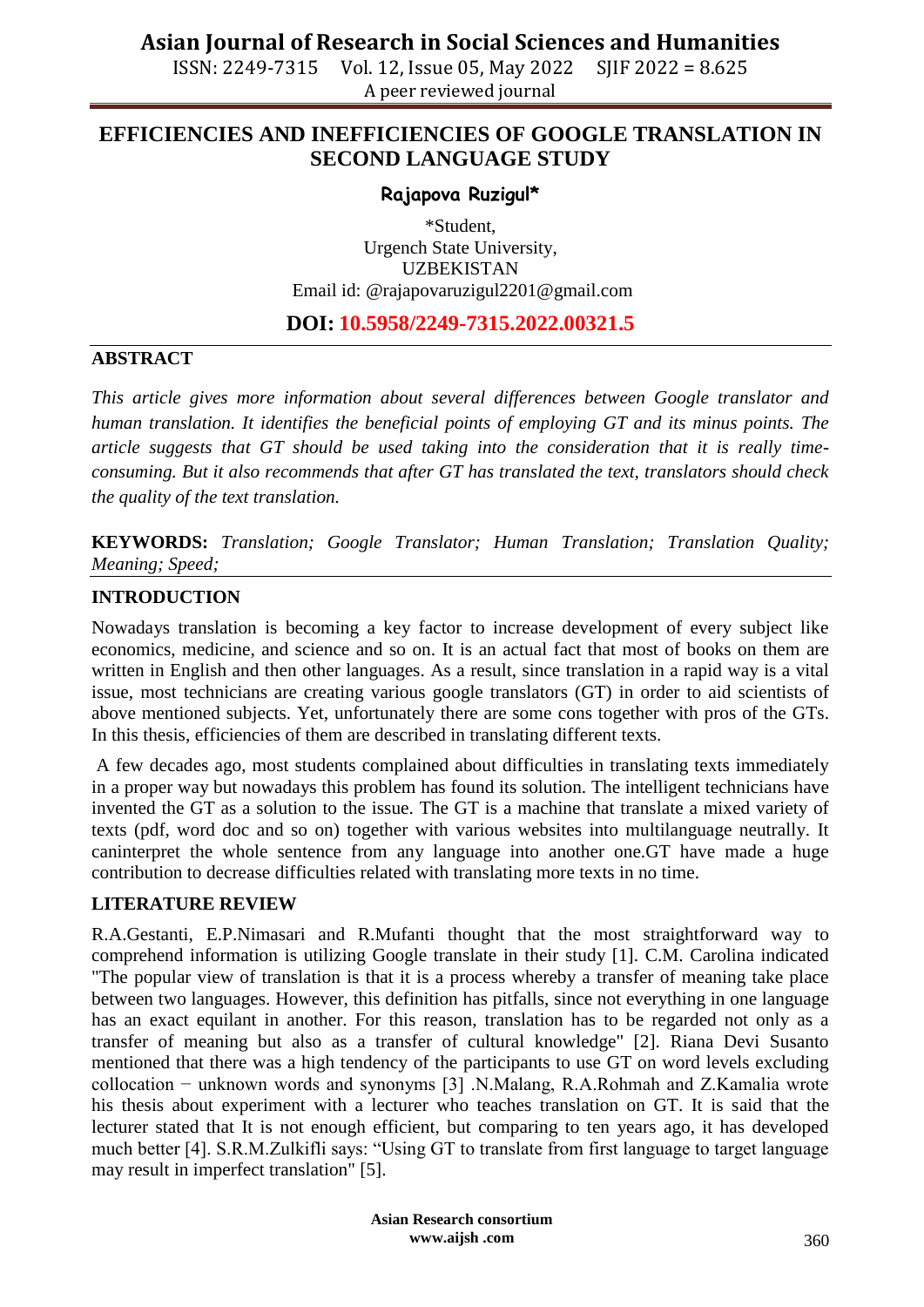ISSN: 2249-7315 Vol. 12, Issue 05, May 2022 SJIF 2022 = 8.625 A peer reviewed journal

## **METHODS AND MATERIALS**

Firstly, to conduct this research, overall 20 students are chosen. While ten of them are linguistic ones, others are anti-linguistic ones. The linguistic ones become the first group named LS (linguistic students') group and the rest of them become the second group called ALS (Antilinguistic students') group. In the next step, 2 mini-texts in two different language are taken. The reason for the experiment is identifying the quality of Google translator and human translation. These are given below:

A) Qarz (Debt by Utkir Hashimov)

Bolam bemehr chiqdi, nuqul o'zining bolalari bilan andarmon deb, ko'p ham o'kinmang. Balki, sizga adolatsizlik bo'lib tuyulayotgan narsaning o'zi adolatdir... Siz ota-onangizdan olgan qarzni bolangizga berasiz . Bolangiz o'zining bolasiga... Hayot zanjiri uzilmasligi kerak-ku...

B) A piece from Jane Eyre (by Charlotte Bronte)

Long did the hours seem while I waited the departure of the company, and listened for the sound of Bessie's step on the stairs: sometimes she would come up in the interval to seek her thimble or her scissors, or perhaps to bring me something by way of supper—a bun or a cheese-cake...

LS group translated these texts by the means of GT. ALS group translate those relying on their knowledge.These exarts from literature books are translated by research participants with GT in following paragraphs:

A) Debt

My child turned out to be unkind, as *Nukul andarmon* with his children, do not regret it too much. Maybe what seems unfair to you is justice itself. You give a loan to your child from your parents. Your child to his child. The chain of life must not be broken.

B) A piece from Jane Eyre

Men *kompaniyaning* ketishini kutib, zinapoyada Bessining qadamini eshitgan paytlarim ko'p vaqtga o'xshab ko'rinardi: ba'zida u *pog'ona*sini yoki qaychisini qidirib yoki *menga biron narsani olib kelishni xohlardi. kechki ovqat-bulochka yoki pishloqli pirojnoe ...*

In the following paragraphs, HT versions of those are given. It is preferred to give an example of versions of GT and HT

A) Debt

My child turned out to be unkind, since he is always busy with his children, do not regret it too much. Perhaps what looks unfair to you is justice itself. You give a loan to your children that you have already taken from your parents. Your child to his child… The chain of life must not be broken.

#### B) Jeyn Eyredan parcha

Men *hamrohimn*i jo'nashini kutib Bessining zinapoyadagi qadam tovushlarini tinglagan paytimda soatlar uzoq davom etgandek tuyuladi: Ba'zan u shu oraliqda *angishvonasi* yoki qaychisini qidirish uchun *, yoki ehtimol menga kechki ovqat bahonasida biror narsa ⸺ bulochka yo pishloqli tort olib kelish uchun kelgan bo'lar adi.*

Then, they are asked to answer the following questions.

1) Which way of translating is faster than another one?

2) In which way, the two texts' meanings are clearer?

3) Can Idioms be translated by GT/ HT?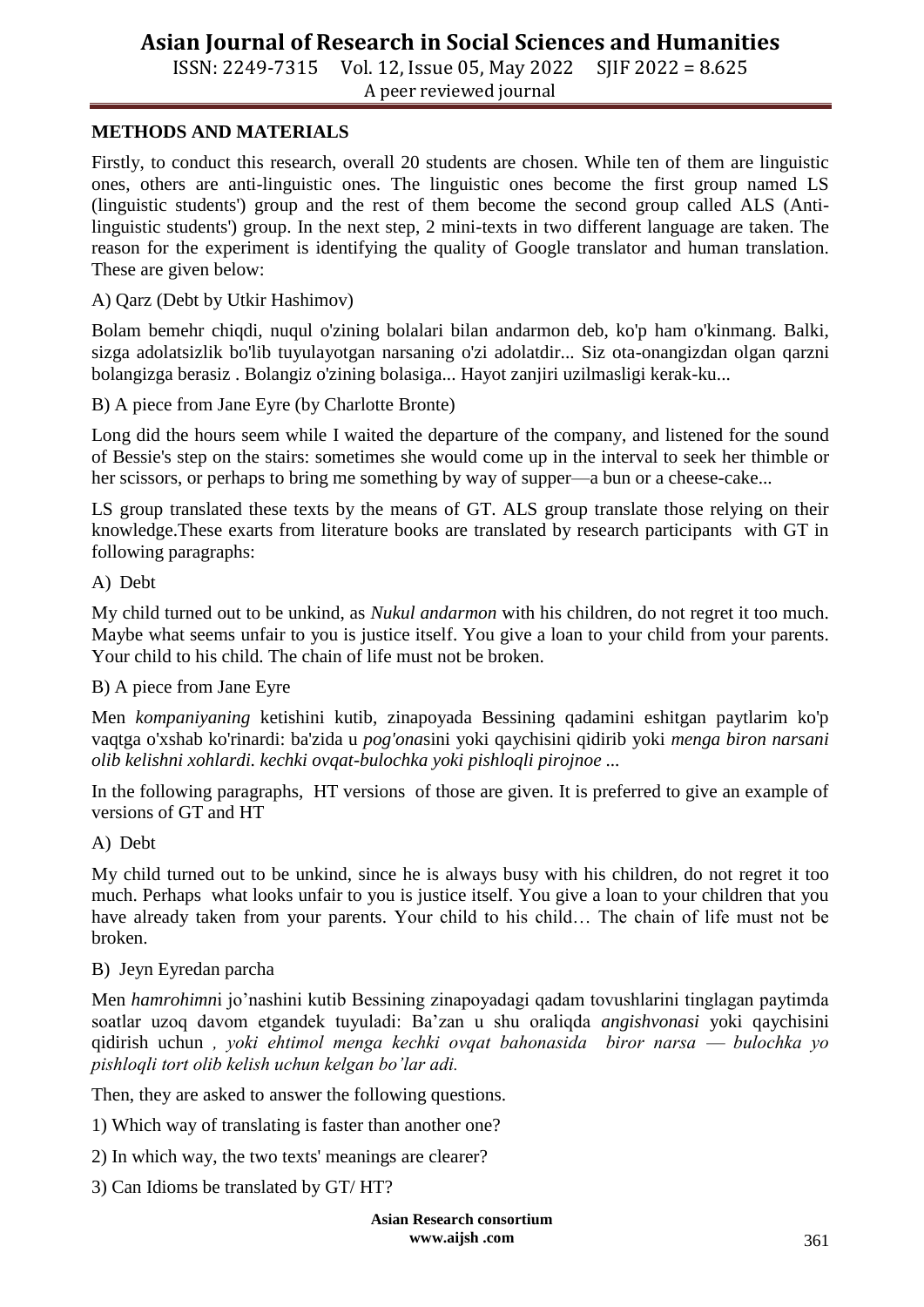ISSN: 2249-7315 Vol. 12, Issue 05, May 2022 SJIF 2022 = 8.625 A peer reviewed journal

4) Are phrasal meaning of the given words kept in uzbek translation by GT/ HT?

5) Are there out of meaning in translating the texts from a language into anotherlanguage by GT/HT?

6) Is Internet connection vital for interpretation in GT/HT?

7) Do there exist some spelling mistakes in translation of the text in GT/HT?

## **RESULTS & DISCUSSIONS**

The results of answers are showed in the below shown table. According to the table, GT has its cons together with pros in using for translation. It is comprehended that the quality of interpretation of the given texts by GT is not as good as HT. Although it is faster than HT, it is not sufficient enough to translate the texts perfectly. When the linguistic students utilize GT, they realizesome misunderstandings. They are related to general meaning of context, inability to translate unusual words and out of meaning in translation of cultural linguistic words. As most of phrasal words are not included in GT, it is unable to interpret them. As a result, GT drops phrasal words that have to say, it does not convert them into another language at all.

| Features                                     |                                         | <b>GT</b>                                                                   | <b>HT</b>                             |
|----------------------------------------------|-----------------------------------------|-----------------------------------------------------------------------------|---------------------------------------|
| Quality                                      |                                         | Not good                                                                    | good                                  |
|                                              | General meaning of<br>the text          | A bit misunderstanding                                                      | Understandable                        |
| Meaning                                      | of<br>Meaning<br>uncommon words         | Owing to no translation<br>of<br>those, miscomprehension<br>is<br>available | Comprehensive                         |
|                                              | Phrasal meaning of<br>words             | Dropped a phrase                                                            | Translated with its actual<br>meaning |
|                                              | Meaning of cultural<br>linguistic words | Unrealized                                                                  | Realized                              |
| Speed                                        |                                         | Fast                                                                        | slow                                  |
| Vocabulary                                   |                                         | Undemanded to be able to do                                                 | Vital                                 |
| Availability                                 |                                         | During<br>the<br>of<br>period<br>connection with Internet                   | always                                |
| <b>Mistakes</b>                              | Spelling                                | N <sub>o</sub>                                                              | No                                    |
|                                              | Punctuation                             | Available                                                                   | N <sub>o</sub>                        |
| Structure of the sentences                   |                                         | Poor                                                                        | Better than GT                        |
| The effect of inversion<br>in<br>translation |                                         | Nearly not effected                                                         | Nearly not effected                   |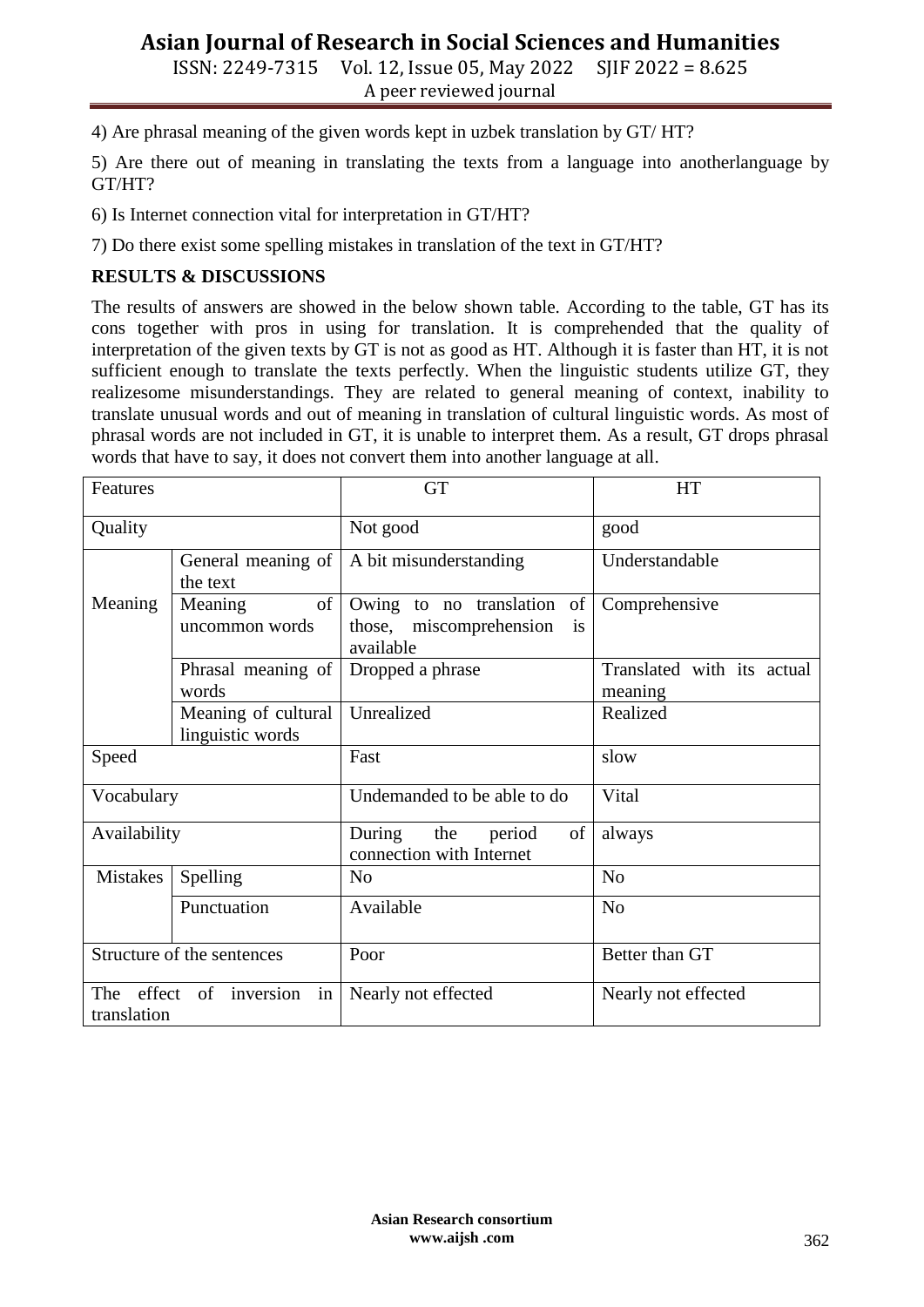ISSN: 2249-7315 Vol. 12, Issue 05, May 2022 SJIF 2022 = 8.625 A peer reviewed journal

**The errors in translation**



When GT translate the texts, 6% of given words in overall of the two passages are misinterpreted. As a result, it leads to being used improper grammar structure in both of them. But there is a bit difference between its error proportion. While the first text's consists of about 15 percent, the other's include proximately 30% . They cause miscomprehension related to logic, it is made of nearly 14% in the first one and 15% in the second one. There is 10% of miscoherence in the first text, it is 25 % in the second. In general, there exist less errors intranslation from Uzbek into English in comparison with translation from English to Uzbek.

The errors related to vocabulary in HT translation are made of 5% in the second one, they are not available in the first passage. The amount of incorrect grammar structure is similar to each other, that's to say, it is 10%. But logic errors include 5% of the whole text from the first and nearly 10 % from the second one. The proportion of the mistakes in coherence is nearly similar to each other, too. It is 15 % of the text. In overall, Both of them in HT translation don't differ from each other significantly.

## **CONCLUSION**

In summary, although GT has huge impact on translation sphere, there are some drawbacks of using it in translation. It demands a bit money for utilizing. Even though we are able to use it financially, sometimes there exist some disconnections with the Internet. That's why, it doesn't always justice itself. In addition to this, it makes several errors related to meaning of the text, misinterpretation of some uncommon words, and even proper grammar structure during the translation period. Despite the fact that GT can make translators' work easy, it demands a bit knowledge in some cases. Because it is unable to translate texts from one language into another one completely. But it has also positive sides which can overcome the above mentioned negative ones. It is admitted that GT is much faster than HT and everyone can use GT if they are connected to the Internet. That's why, translators should investigate the quality and meaning of the text after GT has been used.

## **USED REFERENCES:**

- **1.** Rohfin Andria Gestanti, Elok Putri Nimasari, Restu Mufanti. Re-overviewing Google translate results and its implication in language learning. The Asian EFL journal. May 2019, Vol 23, Issue 3.2. P.6
- **2.** Castro Moreno Carolina.The role of translation in foreign language learning and teaching. June 2015, P. 12